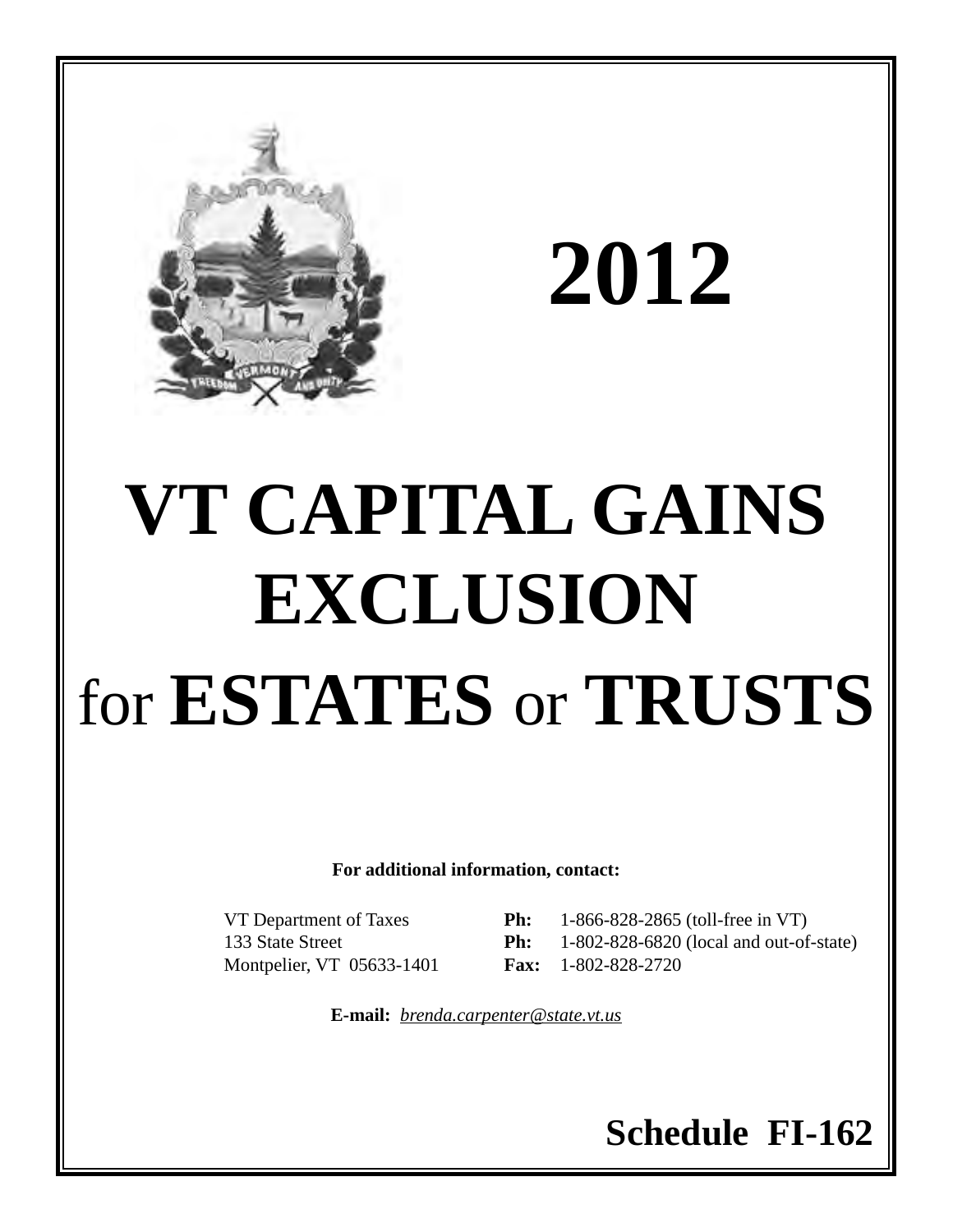### **SCHEDULE FI-162 Capital Gains Exclusion for Estates or Trusts**

#### **If the Federal return shows a capital loss, do not complete this form.**

## **INSTRUCTIONS**

VT allows a portion of net adjusted capital gains, as defined by Internal Revenue Code Section 1(h), to be excluded from VT taxable income, but in no case may the amount exceed 40% of federal taxable income. Taxpayers calculate their capital gains exclusion and enter that amount on the VT Fiduciary tax return FI-161 at Line 4b from Part III Line 21. Each line contains instructions directing you to the appropriate federal schedule and line numbers.

#### **Part I Flat Exclusion**

The general exclusion amount for tax year 2012 is \$5,000 or the actual amount of net adjusted capital gains, whichever is less.

#### **Special instructions for Line 1**

If you do not file Schedule D (Form 1041) enter the amount from Form 1041, Line 4 on Line 1.

If you have qualified dividends, you may add the amount on Form 1041, Line 2b(2) to the lesser of Lines 14a(2) or 15(2) of Schedule D. If you did not file Schedule D, you can add the amounts from Line 2b(2) and Line 4 of the 1041 and enter the total on Line 1.

#### **Part II Percentage Exclusion**

Taxpayers may opt to exclude 40% of their adjusted net capital gain from the sale of assets held for more than three years. Only certain categories of capital gain income are eligible for this exclusion.

Capital Gains from the sale of the following assets are **NOT Eligible For Exclusion** under the Percentage Method even if they have been held for more than three (3) years:

- 1. Real estate or a portion of real estate used as a taxpayer's primary or nonprimary home.
- 2. Depreciable personal property **(***except for farm or standing timber***)**.
- 3. Stocks or bonds which are publicly traded or traded on an exchange.
- 4. Any other financial instrument.

#### **Part III Capital Gain Exclusion Amount**

This part applies the limitation of 40% of federal taxable income and calculates your capital gain exclusion. Enter the amount from Line 21 on FI-161, Line 4b.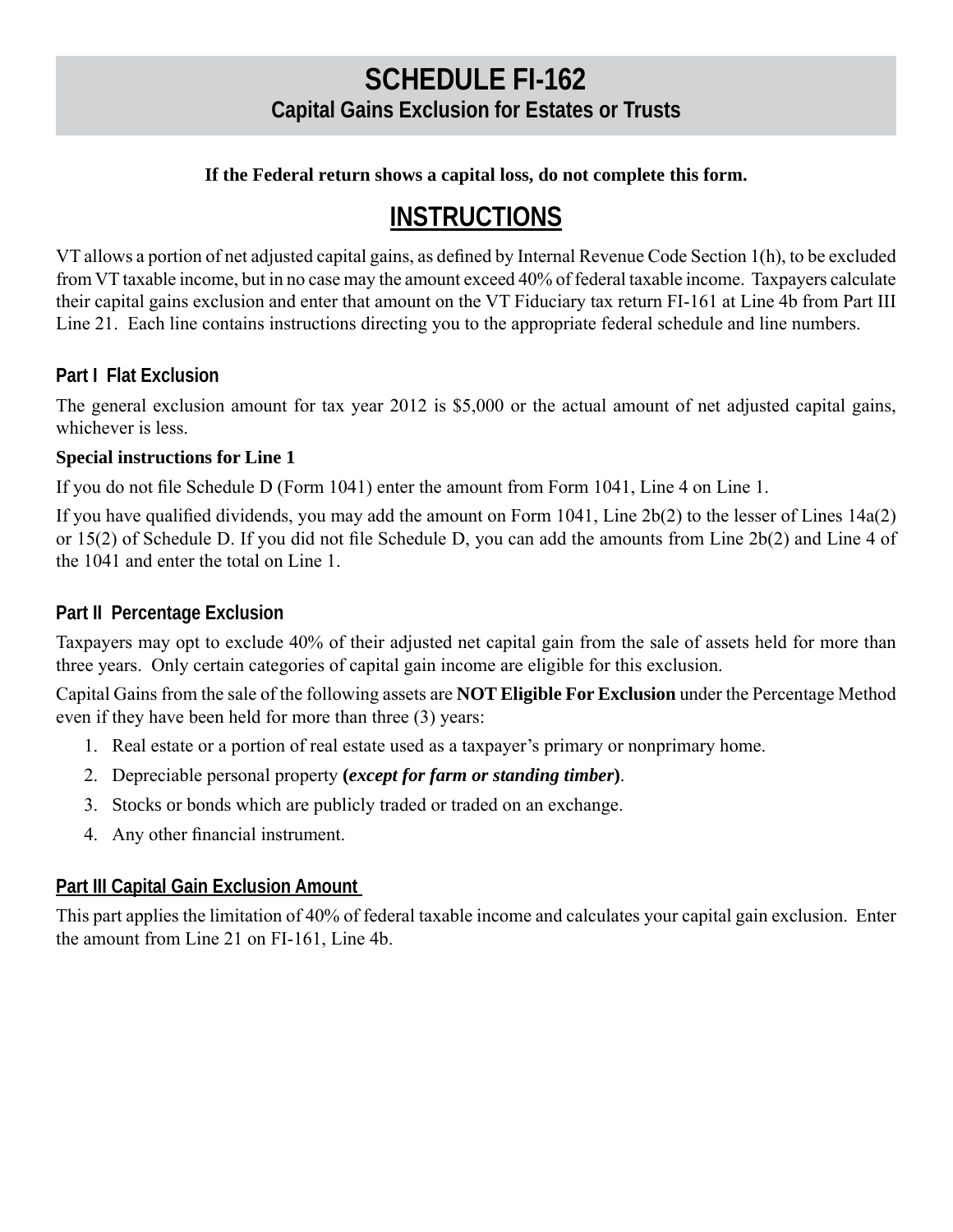#### *PRINT in BLUE or BLACK INK*

|                                                            | Name of Estate or Trust                                                                                                                                | <b>Employer Identification Number</b> |  |  |
|------------------------------------------------------------|--------------------------------------------------------------------------------------------------------------------------------------------------------|---------------------------------------|--|--|
|                                                            |                                                                                                                                                        |                                       |  |  |
|                                                            |                                                                                                                                                        |                                       |  |  |
|                                                            |                                                                                                                                                        |                                       |  |  |
| PART I<br><b>Flat Exclusion</b>                            |                                                                                                                                                        |                                       |  |  |
|                                                            |                                                                                                                                                        |                                       |  |  |
| 1.                                                         |                                                                                                                                                        |                                       |  |  |
| 2.                                                         | <b>Enter amount from:</b>                                                                                                                              |                                       |  |  |
|                                                            |                                                                                                                                                        |                                       |  |  |
|                                                            |                                                                                                                                                        |                                       |  |  |
|                                                            |                                                                                                                                                        |                                       |  |  |
| 3.                                                         | Add Lines 2a and 2b. $\ldots$ . $\ldots$ . $\ldots$ . $\ldots$ . $\ldots$ . $\ldots$ . $\ldots$ . $\ldots$ . $\ldots$ . $\ldots$ . $\ldots$ . $\ldots$ |                                       |  |  |
| 4.                                                         |                                                                                                                                                        |                                       |  |  |
| If you filed Federal Form 4952, complete Lines 5 through 7 |                                                                                                                                                        |                                       |  |  |
| 5.                                                         | <b>Enter amount from:</b>                                                                                                                              |                                       |  |  |
|                                                            |                                                                                                                                                        |                                       |  |  |
|                                                            |                                                                                                                                                        |                                       |  |  |
|                                                            |                                                                                                                                                        |                                       |  |  |
|                                                            |                                                                                                                                                        |                                       |  |  |
|                                                            |                                                                                                                                                        |                                       |  |  |
| 6.                                                         |                                                                                                                                                        |                                       |  |  |
| 7.                                                         |                                                                                                                                                        |                                       |  |  |
| 8.                                                         |                                                                                                                                                        |                                       |  |  |
| 9.                                                         |                                                                                                                                                        |                                       |  |  |
|                                                            |                                                                                                                                                        |                                       |  |  |

*continued on back*